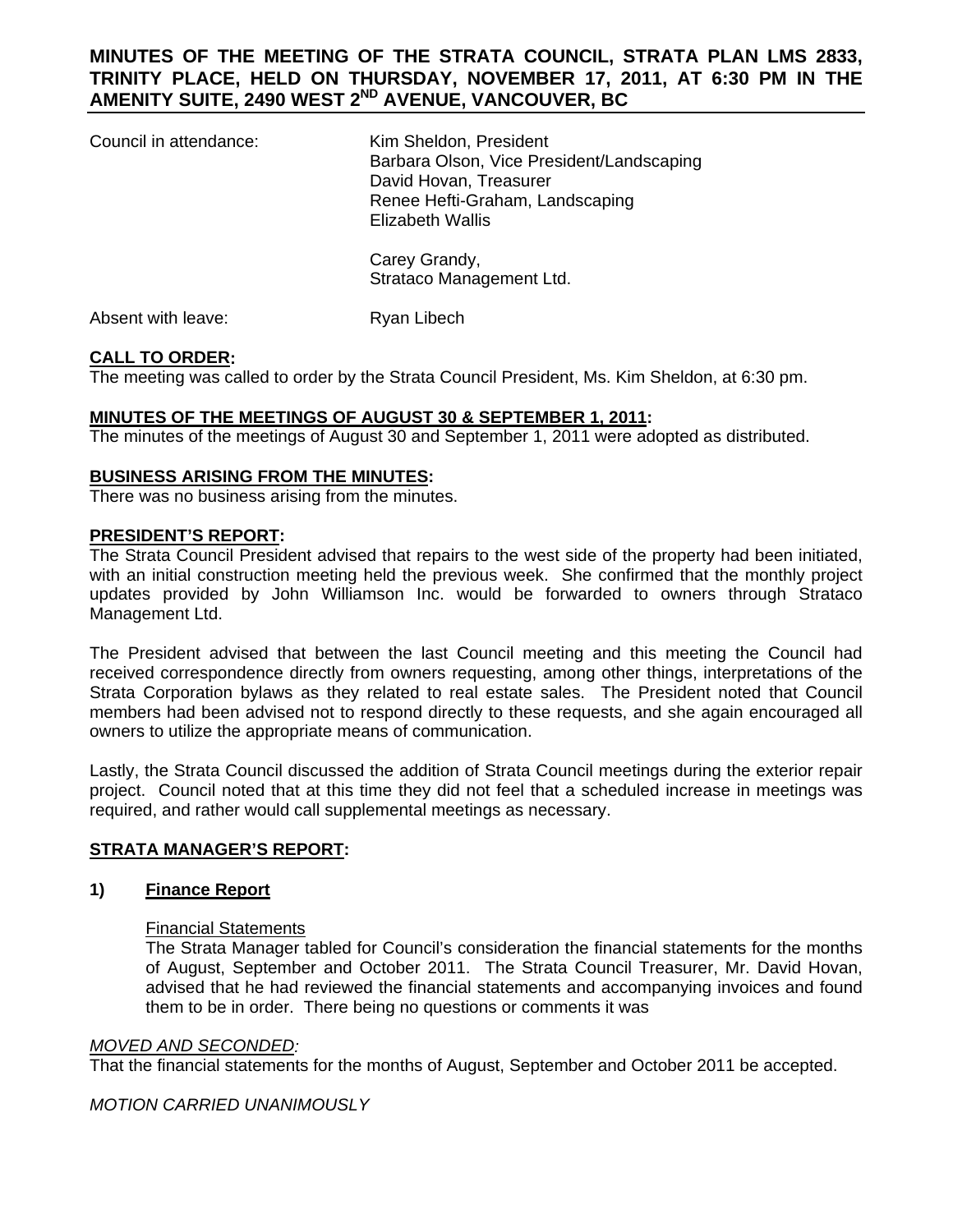# Receivables Report

 The Strata Manager tabled for Council's consideration a copy of the current receivables report, noting that there were currently three strata lots that had not remitted payment for the special levies. The Strata Council requested that letters be forwarded to strata lots 1, 10 and 30 requesting payment. Should these owners not remit payment Council will review further collections action at the next meeting.

## **2) Staff Report**

## Site Inspection Reports

 The Strata Manager informed Council that the site inspection reports were on file and that any items noted during the reports requiring attention would be addressed by staff or presented to the Council for decision.

## Indemnity Agreement Summary

 The Strata Council reviewed a copy of the Indemnity Agreement summary current to September 20, 2011.

## Pet Registry

The Strata Council reviewed the pet registry current to September 28, 2011.

## Exterior Repair Project

 The Strata Council discussed various items relating to the exterior repair project where formal decisions were required.

Replacement of doors: Council reviewed correspondence from John Williamson Inc. advising that units 304 and 305 wanted to proceed with replacement of doors that are not part of the exterior repair project. Council advised that these owners would have permission to replace the doors with the same make and model of door being installed during the exterior repair project, but that the owners must make payment for this upgrade themselves as it is currently not required.

Storage of balcony items: Council advised that they wished to provide temporary storage in one parking stall for balcony items. This storage is intended to aid any owners who are unable to make alternative arrangements, and owners must understand that any items will be stored in an unsecured location and the Strata Corporation bears no risk or responsibility for them. Additionally, storage is limited to balcony items and the stored items must not encroach on any other parking stalls.

Owner contact information: The Strata Council again reminds any owners who have not provided their contact information to John Williamson Inc. that they should contact him [\(johnwilliamson@telus.net\)](mailto:johnwilliamson@telus.net) to provide contact details as access to units may be required at some point during the project.

## Propped Open East Door

The Strata Council noted that on occasion the ground floor east door has been found propped open with various items. It was believed this was to facilitate easy access to those returning to the building after disposing of garbage. Council wishes to advise all owners and residents that this practice is entirely unacceptable and poses an unreasonable threat to building security. They requested that the Strata Manager install signage on the door asking that it not be propped open, and noted that if this behaviour is not halted further action will be reviewed at future meetings.

## Water Loss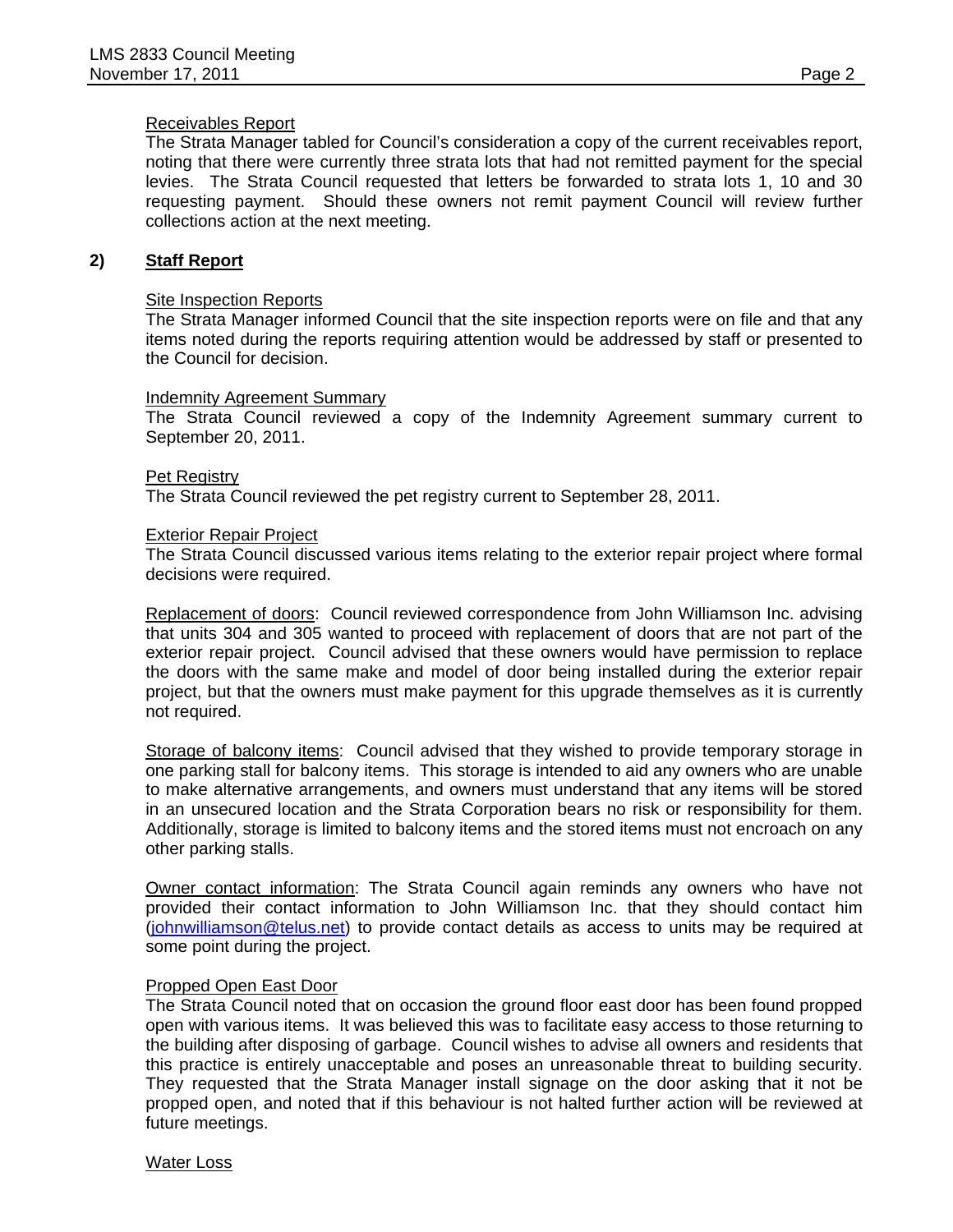The Strata Manager tabled for Council's information correspondence sent to and received from various units and EcoTec Services regarding a water loss occurring in units 401, 302, 202, 102 and 101. The cause of the loss was a common area pipe and due to prompt response by the contractor damage was minimized. All repairs have now been finalized.

## Lighting Repairs

 The Strata Council reviewed correspondence to and from Vancouver Static Industries regarding exterior lighting repairs. The Strata Council discussed recent vagrant activity in the south stairwell leading to the underground parking area. The Strata Council noted that currently there were black lights installed and these lights did not appear to be a deterrent to individuals. The Strata Manager suggested that the lighting be increased significantly so that the area would not be dim and inviting to vagrants. The Strata Council agreed with this recommendation and asked that the lighting be upgraded as soon as possible.

## Sealed Unit Replacement

 The Strata Council reviewed a proposal from Speedy Glass to replace failed sealed units at units 401 and 406. It was

## *MOVED AND SECONDED:*

That the proposal be accepted in the amount of \$3,236.46 taxes included.

## *MOTION CARRIED UNANIMOUSLY*

## **3) Correspondence**

The Strata Manager advised that since the last Council meeting correspondence had been sent or received concerning the following: welcome to new tenant; interior cabinet replacement; approval of installation of screens; pet registration; notification of water leak; break-in notification; electronic General Meeting package distribution; authorization of direct withdrawal and confirmation of direct withdrawal; notice of delivery; absence from unit (x 2); mice activity; water feature vandalism (x 2); payment for special levy; rental of strata lot; amenity room booking; open house; possible leak; Indemnity Agreement; various items; smoking complaint; failed email delivery; insurance coverage; interior repairs/enterphone update; vagrant activities; transmitter problems; key purchases; unit 107 awning; request for awning documentation; awning diagram; payment of levy with credit card (x 3); amenity suite and leaking vehicle; vehicle repaired; noise complaint; cashing of cheques; communication concerns; design drawings; break-in; various items; overhead door repairs (x 2); interior repairs (x 2); documents request; window replacement; makeup air unit concerns; payment of levy.

The Strata Council reviewed the correspondence as follows:

Leak investigation: Council reviewed correspondence regarding units 104 and 204 and leak investigations. Council noted that in their experience there had been intermittent leaks that had subsequently caused significant damage and requested that a plumbing contractor be asked to investigate the leaks to confirm that there are no ongoing issues.

Noise complaint: Council discussed a complaint alleging excessive noise generated at 6:30 am. Council requested that standard procedures be followed and that the appropriate parties be notified of the complaint. Should this matter go unresolved the Strata Council will review further action, including but not limited to the assessment of fines.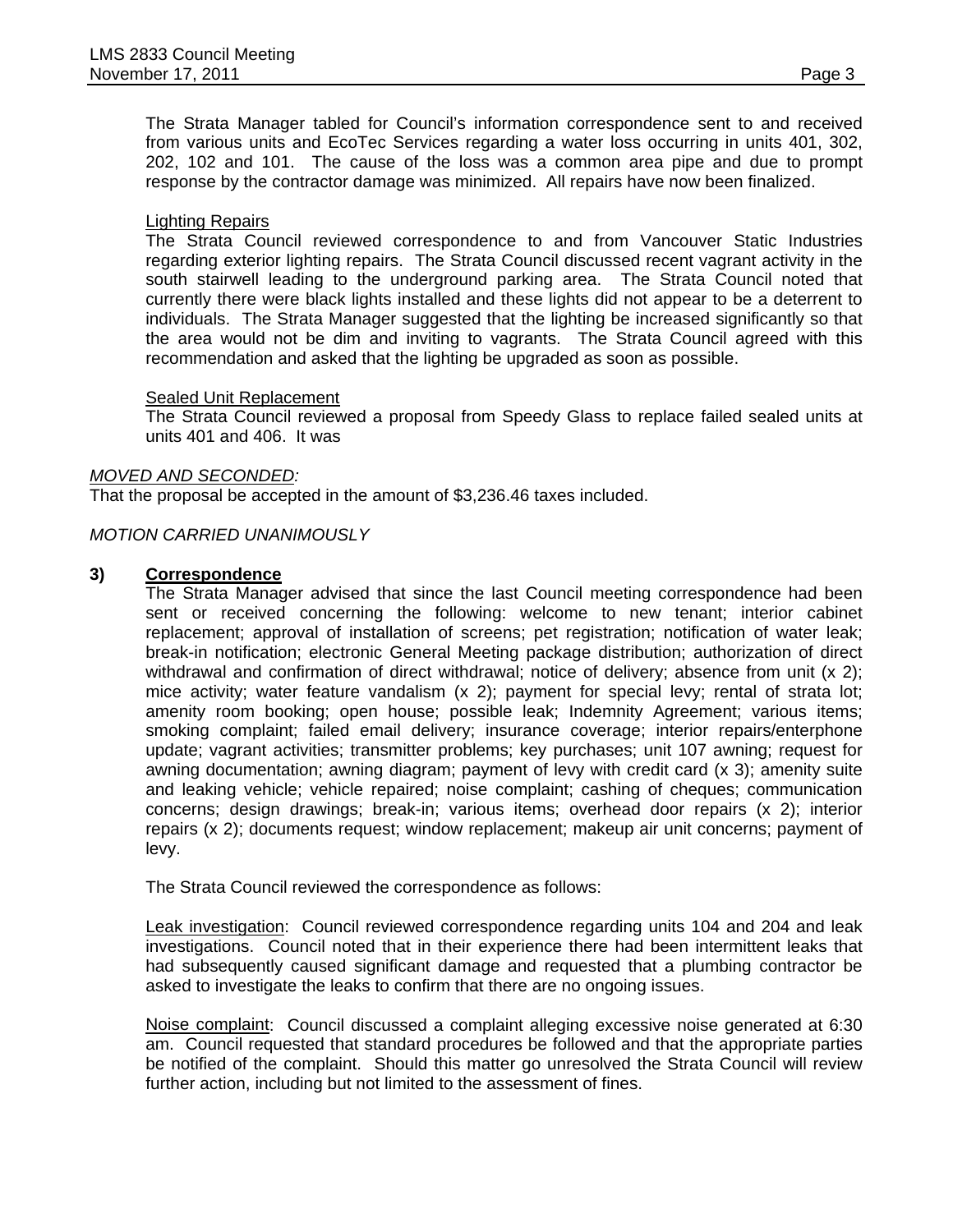| $\equiv$ $\bar{}$ | Council reminds all owners that Strata Corporation policy<br>requires all communication to Council to be sent via the |
|-------------------|-----------------------------------------------------------------------------------------------------------------------|
|                   | Imanagement office. This will ensure that the correspondence                                                          |
|                   | can be dealt with officially by the Strata Council at a duly                                                          |
|                   | convened meeting. Correspondence may be emailed to                                                                    |
|                   | managers@stratacomgmt.com. Thank you for your assistance.                                                             |

## **4) Mechanical/Plumbing**

The Strata Manager advised that replacement of the makeup air unit had been completed.

## **5) Elevator**

 The Strata Council reviewed a proposal from Schindler Elevators for a slight increase in the contract amount to \$200.00 per month. It was

## *MOVED AND SECONDED:*

That the Strata Council authorize this increase.

## *MOTION CARRIED UNANIMOUSLY*

## **6) Legal**

 Council members Barbara Olson and Elizabeth Wallis advised that they had attended a meeting with Mr. Stephen Hamilton of Hammerberg Altman Beaton & Maglio, along with Mr. Carey Grandy of Strataco Management Ltd., to request further clarification on his legal opinion regarding the rental of strata lot 2. Council noted that Mr. Hamilton had offered clarification and advice and confirmed that in his opinion any attempts to terminate the permission to rent had a poor chance of success. In elaborating on his position he outlined the difficulties that Council and the Corporation may face if they were to pursue termination of permission to rent. The Strata Council discussed the opinion and it was

## *MOVED AND SECONDED:*

That no further action be taken with respect to the rental of strata lot 2.

## *MOTION CARRIED (4 in favour, 0 opposed, 1 abstained)*

 Council requested that the Strata Manager forward correspondence to strata lot 2 advising of this outcome.

## **7) Insurance**

#### Intact Insurance

The Strata Council received correspondence received from Intact Insurance advising that they had acquired AXA Canada, one of the Strata Corporation's insurance underwriters.

#### Insurance Premium Reserve Transfer Resolution

In anticipation of the 2012 insurance renewal and in keeping with past policies, the Strata Manager recommended that the Strata Council authorize the borrowing from the reserves of the amount required to pay the insurance premium, with said borrowing to be repaid during the course of the fiscal year as permitted by the Strata Property Act. It was

# *MOVED AND SECONDED:*

That:

**WHEREAS** The Strata Corporation has an obligation to pay the insurance premium upon receipt of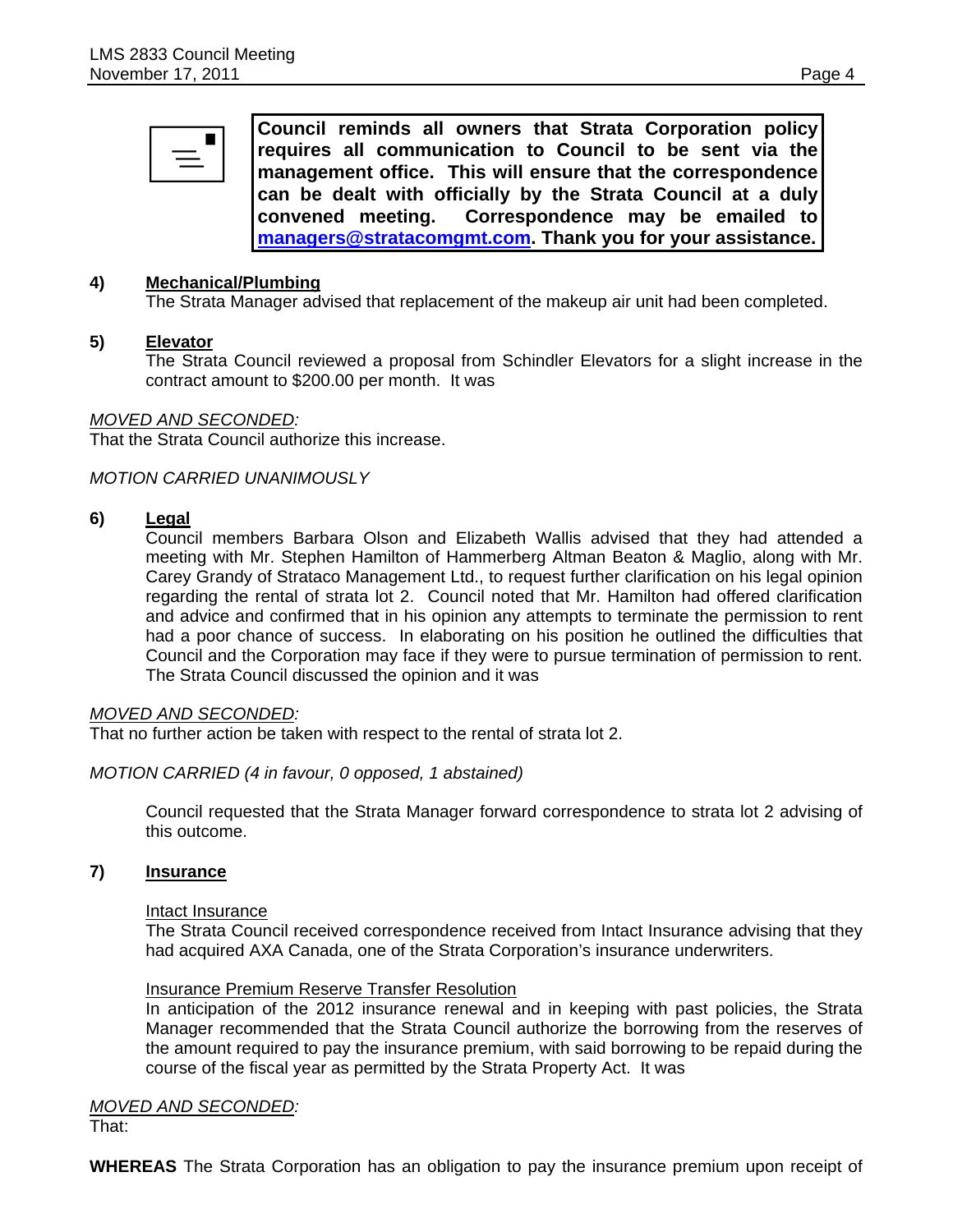the invoice; and

**WHEREAS** The Strata Corporation anticipates receiving an invoice for the 2012 annual insurance premium that will have to be paid in a timely manner to avoid cancellation of the policy; and

**WHEREAS** There will be insufficient funds in the operating account to satisfy this financial obligation; and

**WHEREAS** Section 95 of the Strata Property Act permits the Strata Corporation to lend money from the CRF to the operating fund if the money is repaid by the end of the Strata Corporation's fiscal year, and the loan is for the purpose of covering temporary shortages in the operating fund resulting from expenses becoming payable before the budgeted monthly contributions to the operating fund to cover these expenses have been collected;

**BE IT THEREFORE RESOLVED THAT** The Strata Council authorize a transfer from the CRF of an amount up to the amount of the 2012 annual insurance premium, as a loan to the operating fund to be repaid by the end of the 2012 fiscal year.

# *MOTION CARRIED UNANIMOUSLY*

# **8) Completed Items**

 The Strata Manager advised that the following items had been completed since the last meeting of the Strata Council: makeup air unit replacement; pipe repair at unit 401; interior repairs at units 401, 302, 202, 102 and 101; irrigation winterization; lobby door repairs; overhead door repairs; meeting between Hammerberg Altman Beaton & Maglio and Council representatives; interior lighting repairs.

## **9) In Progress**

The Strata Manager advised that the following items remained in progress: exterior light repairs.

# **OTHER BUSINESS:**

## Website Activity

The Strata Council discussed a website that had been set up to discuss matters ongoing at Trinity Place. The Strata Council noted that promotion of communication is always desirable; however, a concern was expressed about the manner in which it was presented as well as the publication of information that may lead to privacy concerns.

*The Strata Council wishes to advise that there currently is no official Strata Corporation website, and any websites containing documentation or information about Strata Plan LMS 2833 are not sanctioned by the Strata Council, nor do they represent any of the thoughts, opinions or positions of the Strata Council or Strata Corporation.* 

# Amenity Suite Report

Council member Renee Hefti-Graham presented a preliminary report on the amenity suite. She had reviewed the suite and was in the process of completing additional investigation to provide recommendations to the Strata Council regarding the cleaning procedures, upgrades to furnishings and entertainment equipment, as well as procedures for handling keys and rentals. The Strata Council thanked Ms. Hefti-Graham for her initial efforts and looked forward to the final report to come.